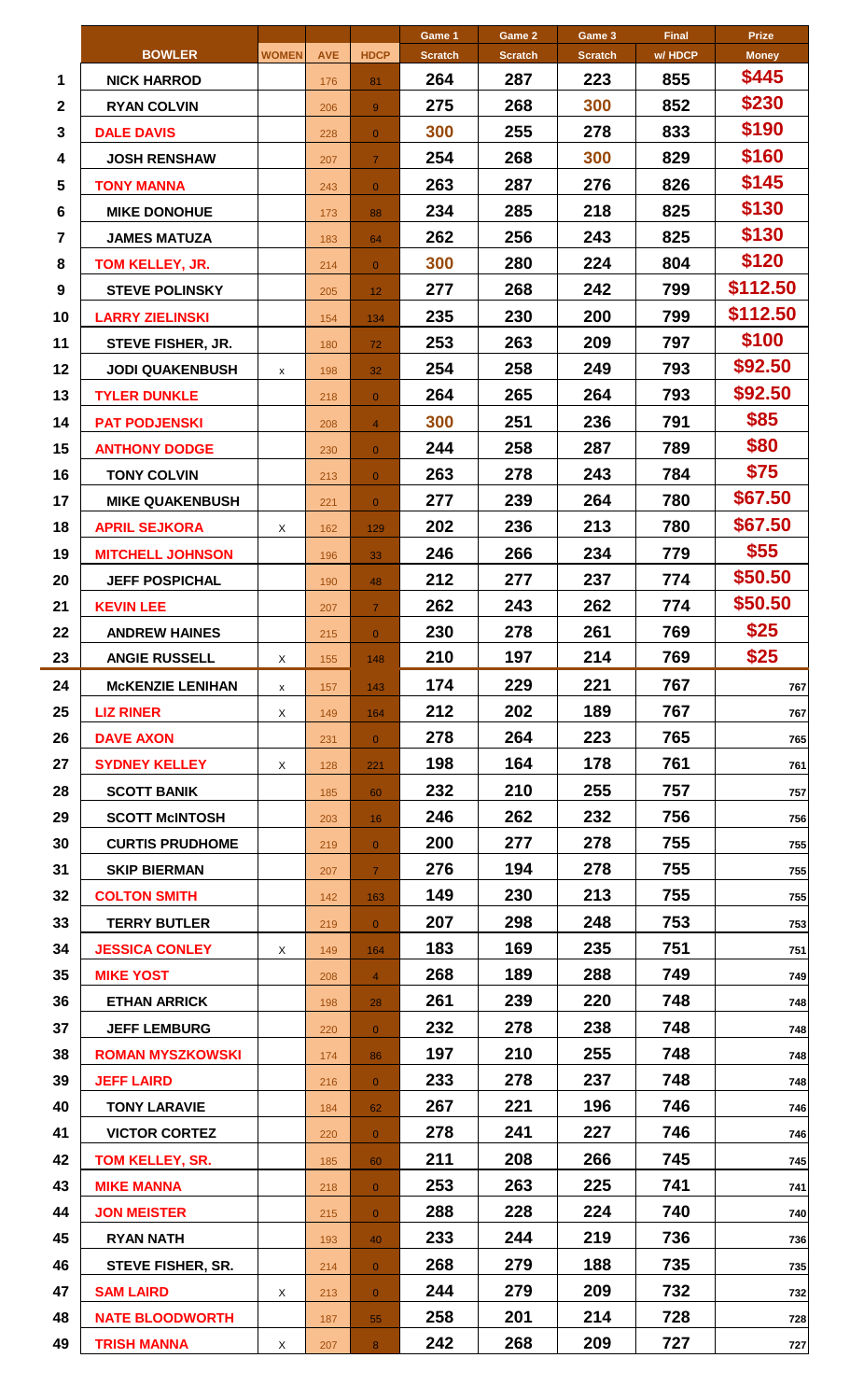| 50 | <b>GARCIA</b><br><b>WILLIE</b><br>. |  | 46 | $-$ | 9 <sub>0</sub> | 85 | .<br>۰э. | フクド<br>Lv | 725 |
|----|-------------------------------------|--|----|-----|----------------|----|----------|-----------|-----|
|----|-------------------------------------|--|----|-----|----------------|----|----------|-----------|-----|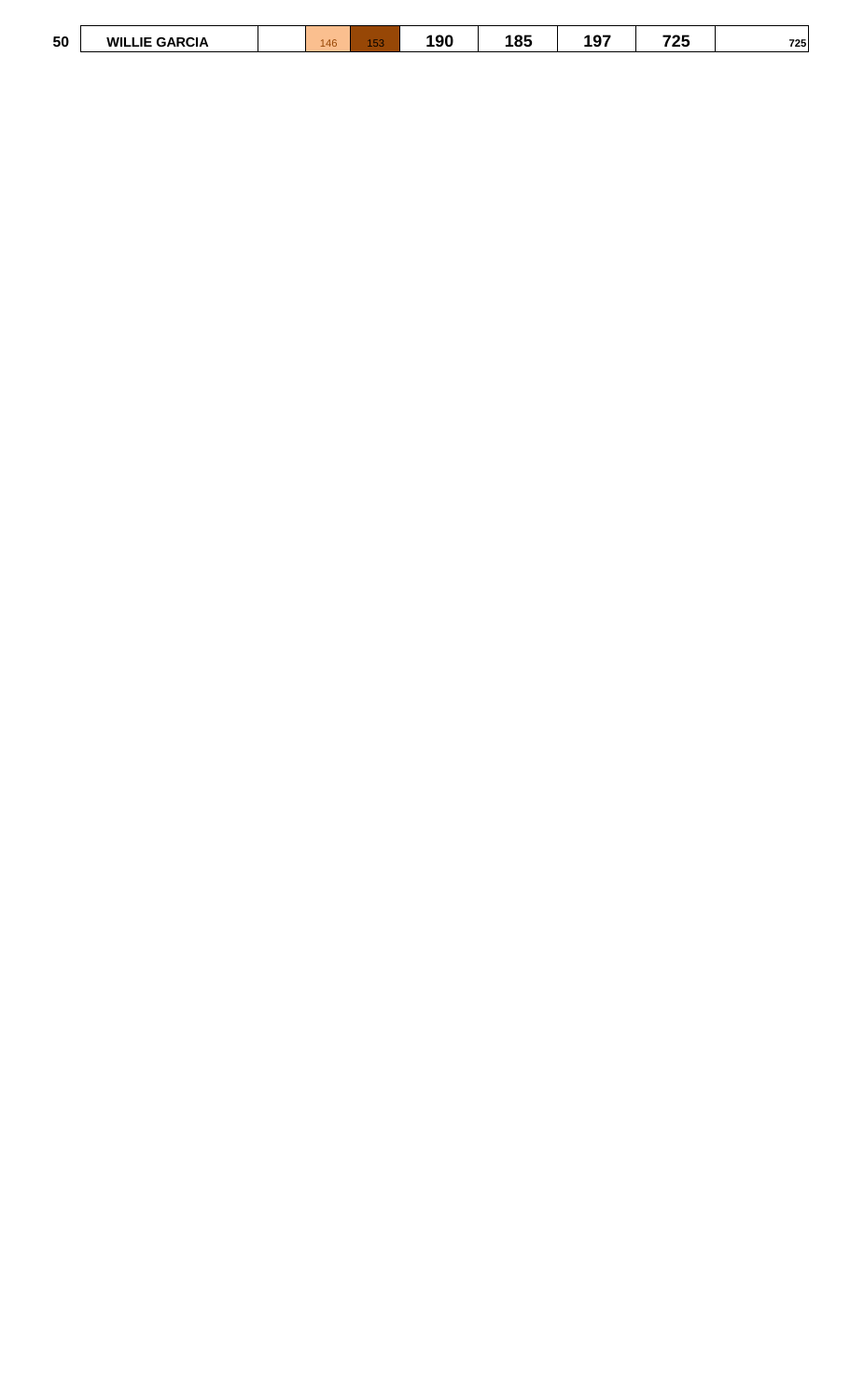| 51  | <b>GARY LIVINGSTON</b>   |   | 220 | $\overline{0}$ | 254 | 224 | 247 | 725 | 725 |
|-----|--------------------------|---|-----|----------------|-----|-----|-----|-----|-----|
| 52  | <b>MATT FARRELL, JR.</b> |   | 205 | 12             | 215 | 257 | 240 | 724 | 724 |
| 53  | <b>TK TERRELL</b>        |   | 222 | $\overline{0}$ | 242 | 254 | 224 | 720 | 720 |
| 54  | <b>JAY SWANSON</b>       |   | 205 | 12             | 263 | 216 | 226 | 717 | 717 |
| 55  | <b>SCOTT HENDRICKS</b>   |   | 158 | 124            | 167 | 213 | 212 | 716 | 716 |
| 56  | <b>JOE BOCKERT</b>       |   | 198 | 28             | 197 | 233 | 258 | 716 | 716 |
| 57  | <b>BOB PECK</b>          |   | 199 | 26             | 278 | 173 | 238 | 715 | 715 |
| 58  | <b>HEIDI STULL</b>       | X | 132 | 210            | 145 | 170 | 189 | 714 | 714 |
| 59  | ALAN GARDNER, JR.        |   | 211 | $\overline{0}$ | 275 | 257 | 181 | 713 | 713 |
| 60  | <b>NOAH SULLINGER</b>    |   | 221 | $\overline{0}$ | 227 | 241 | 244 | 712 | 712 |
| 61  | <b>MARK ENGQUIST</b>     |   | 219 | $\overline{0}$ | 241 | 249 | 222 | 712 | 712 |
| 62  | <b>BOBBY KAPOUN</b>      |   | 216 | $\overline{0}$ | 245 | 286 | 180 | 711 | 711 |
| 63  | <b>DONNA FISHER</b>      | X | 145 | 175            | 200 | 185 | 148 | 708 | 708 |
| 64  | <b>PAUL RENSHAW</b>      |   | 206 | 9 <sup>°</sup> | 264 | 225 | 209 | 707 | 707 |
| 65  | <b>DUANE MILACEK</b>     |   | 155 | 132            | 183 | 171 | 218 | 704 | 704 |
| 66  | <b>JOE CRAYNE</b>        |   | 199 | 26             | 246 | 216 | 215 | 703 | 703 |
| 67  | <b>SCOTT SULLINGER</b>   |   | 210 | $\overline{0}$ | 221 | 241 | 241 | 703 | 703 |
| 68  | <b>BRANDON HURST</b>     |   | 229 | $\overline{0}$ | 208 | 268 | 226 | 702 | 702 |
| 69  | <b>LUKE WESSLING</b>     |   | 172 | 91             | 201 | 243 | 164 | 699 | 699 |
| 70  | <b>BILL MULLIGAN</b>     |   | 157 | 127            | 153 | 231 | 183 | 694 | 694 |
| 71  | <b>CANDI SMITH</b>       | X | 138 | 194            | 184 | 186 | 127 | 691 | 691 |
| 72  | <b>TRAVIS HOGUEISON</b>  |   | 142 | 163            | 170 | 148 | 210 | 691 | 691 |
| 73  | <b>MATT ROWE</b>         |   | 199 | 26             | 198 | 264 | 202 | 690 |     |
| 74  | <b>LUCAS BERGERON</b>    |   | 137 | 175            | 190 | 188 | 132 | 685 |     |
| 75  | <b>BRYAN ROTH</b>        |   | 219 | $\overline{0}$ | 206 | 264 | 214 | 684 |     |
| 76  | <b>JUDY FISHER</b>       | X | 132 | 210            | 176 | 167 | 130 | 683 |     |
| 77  | <b>CHRIS WILLIAMS</b>    |   | 178 | 76             | 221 | 155 | 229 | 681 |     |
| 78  | <b>COLE FLEMING</b>      |   | 207 | 7 <sup>1</sup> | 195 | 246 | 232 | 680 |     |
| 79  | <b>RICK MENICUCCI</b>    |   | 210 | $\overline{0}$ | 300 | 221 | 159 | 680 |     |
| 80  | <b>BOB COMBS</b>         |   | 143 | 160            | 141 | 214 | 164 | 679 |     |
| 81  | <b>MATT RAMIREZ</b>      |   | 175 | 84             | 222 | 215 | 158 | 679 |     |
| 82  | <b>CORY SCHWIESOW</b>    |   | 221 | $\overline{0}$ | 246 | 229 | 201 | 676 |     |
| 83  | <b>JIMMY COTTON</b>      |   | 213 | $\overline{0}$ | 222 | 217 | 234 | 673 |     |
| 84  | <b>MIKE TRAGER</b>       |   | 186 | 57             | 209 | 196 | 210 | 672 |     |
| 85  | <b>JEANETTE LAIRD</b>    | X | 185 | 67             | 217 | 167 | 220 | 671 |     |
| 86  | <b>AMANDA DALL</b>       | x | 158 | 140            | 166 | 187 | 177 | 670 |     |
| 87  | <b>CONNOR WITTSTRUCK</b> |   | 136 | 177            | 132 | 209 | 152 | 670 |     |
| 88  | <b>JEREMY COLVIN</b>     |   | 213 | $\overline{0}$ | 238 | 227 | 204 | 669 |     |
| 89  | <b>CHRIS POJENSKI</b>    |   | 145 | 156            | 171 | 155 | 184 | 666 |     |
| 90  | <b>LAURA HOLKER</b>      | X | 106 | 280            | 158 | 112 | 110 | 660 |     |
| 91  | <b>AUSTIN QUAKENBUSH</b> |   | 191 | 45             | 244 | 188 | 181 | 658 |     |
| 92  | <b>ROXANNE SEYKRA</b>    | X | 178 | 86             | 222 | 211 | 137 | 656 |     |
| 93  | <b>AMANDA FLEMING</b>    | X | 183 | 72             | 142 | 182 | 254 | 650 |     |
| 94  | <b>APRIL DUNKLE</b>      | X | 210 | $\overline{0}$ | 265 | 218 | 163 | 646 |     |
| 95  | <b>ETHAL HEARN</b>       | X | 136 | 199            | 182 | 142 | 122 | 645 |     |
| 96  | <b>MARK POJAR</b>        |   | 187 | 55             | 196 | 166 | 226 | 643 |     |
| 97  | <b>SHAWN HOGUEISON</b>   |   | 169 | 98             | 212 | 164 | 166 | 640 |     |
| 98  | <b>B.J. SEJKORA</b>      |   | 207 |                | 161 | 268 | 203 | 639 |     |
| 99  | <b>BEN WATSON</b>        |   | 215 | $\overline{0}$ | 242 | 229 | 165 | 636 |     |
| 100 | <b>MATT ENGQUIST</b>     |   | 218 | $\overline{0}$ | 223 | 178 | 234 | 635 |     |
|     |                          |   |     |                |     |     |     |     |     |